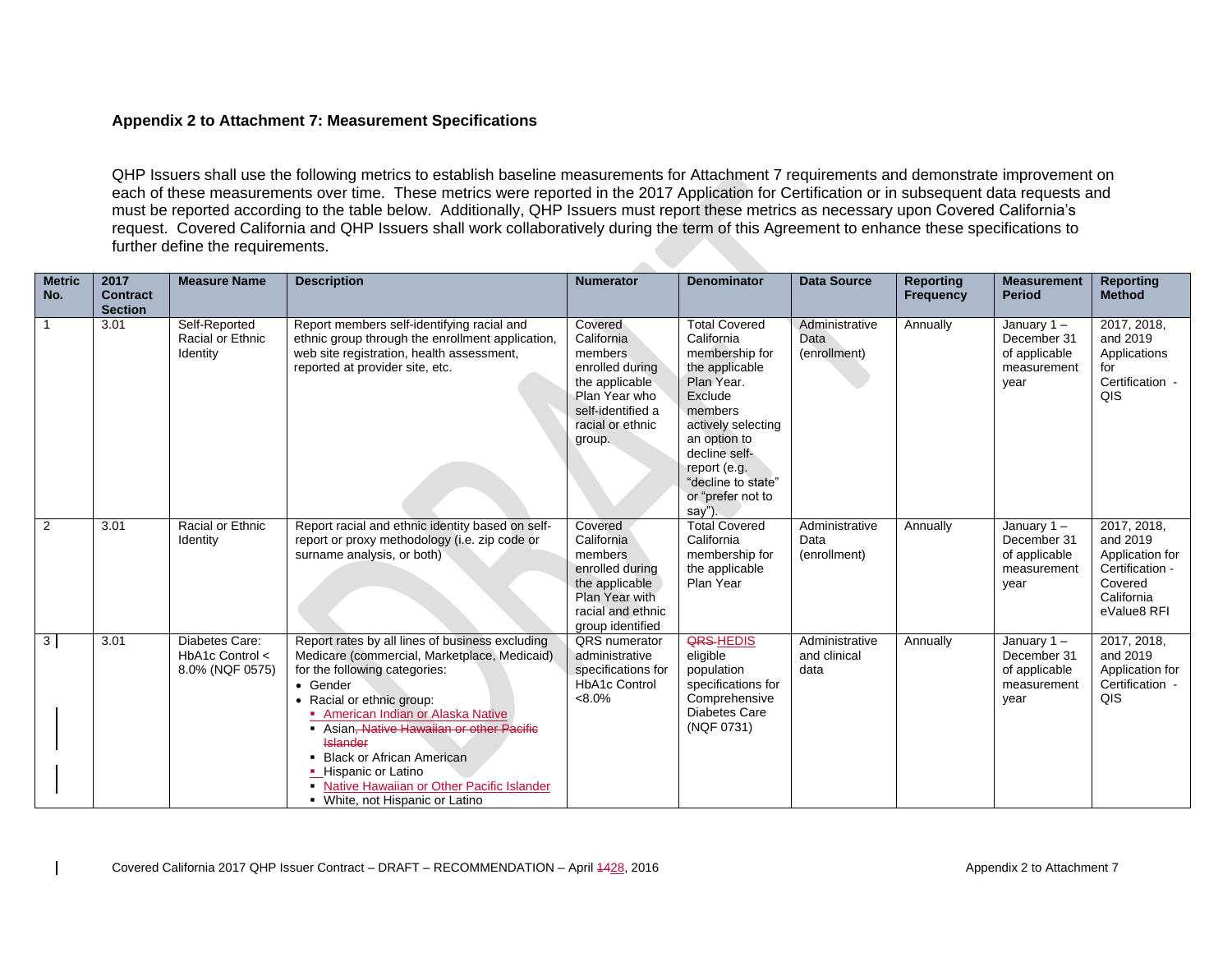| <b>Metric</b><br>No. | 2017<br><b>Contract</b><br><b>Section</b> | <b>Measure Name</b>                                                                          | <b>Description</b>                                                                                                                                                                                                                                                                                                                                                                                                                   | <b>Numerator</b>                                                                                | <b>Denominator</b>                                                                                             | <b>Data Source</b>                     | <b>Reporting</b><br><b>Frequency</b> | <b>Measurement</b><br><b>Period</b>                                                                   | <b>Reporting</b><br><b>Method</b>                                    |
|----------------------|-------------------------------------------|----------------------------------------------------------------------------------------------|--------------------------------------------------------------------------------------------------------------------------------------------------------------------------------------------------------------------------------------------------------------------------------------------------------------------------------------------------------------------------------------------------------------------------------------|-------------------------------------------------------------------------------------------------|----------------------------------------------------------------------------------------------------------------|----------------------------------------|--------------------------------------|-------------------------------------------------------------------------------------------------------|----------------------------------------------------------------------|
| $4 \mid$             | 3.01                                      | CBP - Controlling<br><b>High Blood</b><br>Pressure (NQF<br>0018)                             | Report rates by all lines of business excluding<br>Medicare (commercial, Marketplace, Medicaid)<br>for the following categories:<br>• Gender<br>• Racial or ethnic group:<br>American Indian or Alaska Native<br>Asian <del>, Native Hawaiian or other Pacific</del><br><b>Islander</b><br>• Black or African American<br>• Hispanic or Latino<br>• Native Hawaiian or Other Pacific Islander<br>• White, not Hispanic or Latino     | <b>QRS</b> numerator<br>specifications for<br>Controlling High<br><b>Blood Pressure</b>         | <b>QRS-HEDIS</b><br>eligible<br>population<br>specifications for<br>Controlling High<br><b>Blood Pressure</b>  | Clinical data                          | Annually                             | January $1 -$<br>December 31<br>of applicable<br>measurement<br>year                                  | 2017, 2018,<br>and 2019<br>Application for<br>Certification -<br>QIS |
| $\sqrt{5}$           | 3.01                                      | Asthma<br><b>Medication Ratio</b><br>Ages 5-85 (NQF<br>1800)                                 | Report rates by all lines of business excluding<br>Medicare (commercial, Marketplace, Medicaid)<br>for the following categories:<br>• Gender<br>• Racial or ethnic group:<br>American Indian or Alaska Native<br>Asian, Native Hawaiian or other Pacific<br><b>Islander</b><br>• Black or African American<br>• Hispanic or Latino<br>Native Hawaiian or Other Pacific Islander<br>$\blacksquare$<br>- White, not Hispanic or Latino | <b>HEDIS</b><br>numerator<br>specifications for<br>Asthma<br><b>Medication Ratio</b>            | <b>HEDIS</b> eligible<br>population<br>specifications for<br>Asthma<br><b>Medication Ratio</b>                 | Administrative<br>and clinical<br>data | Annually                             | January $1 -$<br>December 31<br>of applicable<br>measurement<br>year and prior<br>measurement<br>year | 2017, 2018,<br>and 2019<br>Application for<br>Certification -<br>QIS |
| 6                    | 3.01                                      | Antidepressant<br>Medication<br>Management<br>(NQF 0105)                                     | Report rates by all lines of business excluding<br>Medicare (commercial, Marketplace, Medicaid)<br>for the following categories:<br>• Gender<br>• Racial or ethnic group:<br><b>American Indian or Alaska Native</b><br>Asian, Native Hawaiian or other Pacific<br><b>Islander</b><br><b>Black or African American</b><br><b>Hispanic or Latino</b><br>Native Hawaiian or Other Pacific Islander<br>• White, not Hispanic or Latino  | <b>QRS</b> numerator<br>specifications for<br>Antidepressant<br><b>Medication</b><br>Management | <b>QRS-HEDIS</b><br>eligible<br>population<br>specifications for<br>Antidepressant<br>Medication<br>Management | Pharmacy data                          | Annually                             | May 1 of prior<br>measurement<br>year - April 30<br>of applicable<br>measurement<br>year              | 2017, 2018,<br>and 2019<br>Application for<br>Certification -<br>QIS |
| $\overline{7}$       | 3.01                                      | Depression<br>Response at<br>Twelve<br>Months-Progress<br>Towards<br>Remission (NQF<br>1885) | Report rates by all lines of business excluding<br>Medicare (commercial, Marketplace, Medicaid)<br>for the following categories:<br>• Gender<br>• Racial or ethnic group:<br><b>American Indian or Alaska Native</b><br>Asian, Native Hawaiian or other Pacific<br><b>Islander</b><br>• Black or African American<br>• Hispanic or Latino<br>• Native Hawaiian or Other Pacific Islander                                             | <b>MN Community</b><br>Measurement<br>specifications for<br>numerator                           | <b>MN Community</b><br>Measurement<br>specifications for<br>denominator                                        | Clinical data                          | Annually                             | January $1 -$<br>December 31<br>of applicable<br>measurement<br>year                                  | 2017, 2018,<br>and 2019<br>Application for<br>Certification -<br>QIS |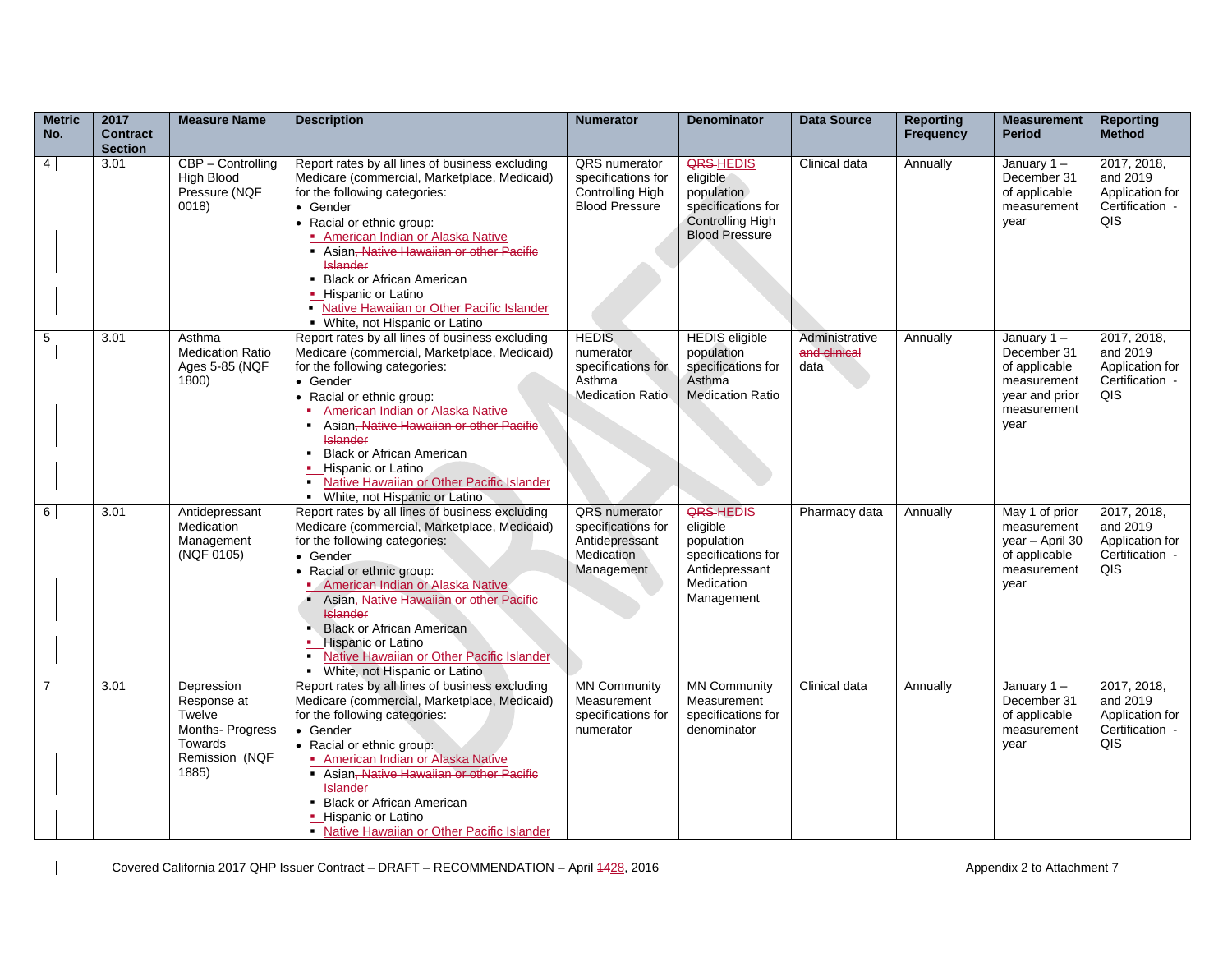| <b>Metric</b><br>No. | 2017<br><b>Contract</b> | <b>Measure Name</b>                                      | <b>Description</b>                                                                                                                                                                                                                                                                                                                                                                                                                                                                                                                                                                                                                                   | <b>Numerator</b>                                                                   | <b>Denominator</b>                                                                                                      | <b>Data Source</b>     | <b>Reporting</b><br><b>Frequency</b> | <b>Measurement</b><br><b>Period</b>                                  | <b>Reporting</b><br><b>Method</b>                                    |
|----------------------|-------------------------|----------------------------------------------------------|------------------------------------------------------------------------------------------------------------------------------------------------------------------------------------------------------------------------------------------------------------------------------------------------------------------------------------------------------------------------------------------------------------------------------------------------------------------------------------------------------------------------------------------------------------------------------------------------------------------------------------------------------|------------------------------------------------------------------------------------|-------------------------------------------------------------------------------------------------------------------------|------------------------|--------------------------------------|----------------------------------------------------------------------|----------------------------------------------------------------------|
|                      | <b>Section</b>          |                                                          |                                                                                                                                                                                                                                                                                                                                                                                                                                                                                                                                                                                                                                                      |                                                                                    |                                                                                                                         |                        |                                      |                                                                      |                                                                      |
|                      |                         |                                                          | • White, not Hispanic or Latino                                                                                                                                                                                                                                                                                                                                                                                                                                                                                                                                                                                                                      |                                                                                    |                                                                                                                         |                        |                                      |                                                                      |                                                                      |
| 8                    | 3.01                    | Diabetes<br>Hospitalization<br><b>Hybrid Measure</b>     | Combine the following AHRQ PQI measures for<br>the Diabetes Hospitalization Hybrid Measure:<br>• PQI #1 - Diabetes Short-Term<br><b>Complications Admissions Rate</b><br>• PQI #3 - Diabetes Long-Term Complications<br><b>Admissions Rate</b><br>• PQI #14 - Uncontrolled Diabetes Admission<br>Rate<br>• PQI #16 - Lower-Extremity Amputation<br>among Patients with Diabetes Rate                                                                                                                                                                                                                                                                 | Combine AHRQ<br>measure<br>numerator<br>specifications for<br>PQI #1, 3, 14, 16    | <b>QRS-HEDIS</b><br>eligible<br>population<br>specifications for<br>Comprehensive<br><b>Diabetes Care</b><br>(NQF 0731) | Administrative<br>data | Annually                             | January $1 -$<br>December 31<br>of applicable<br>measurement<br>year | 2017, 2018,<br>and 2019<br>Application for<br>Certification -<br>QIS |
|                      |                         |                                                          | Report rates by all lines of business excluding<br>Medicare (commercial, Marketplace, Medicaid)<br>for the following categories:<br>• Gender<br>• Racial or ethnic group:<br><b>American Indian or Alaska Native</b><br>Asian, Native Hawaiian or other Pacific<br><b>Islander</b><br><b>Black or African American</b><br>• Hispanic or Latino<br>Native Hawaiian or other Pacific Islander<br>• White, not Hispanic or Latino                                                                                                                                                                                                                       |                                                                                    |                                                                                                                         |                        |                                      |                                                                      |                                                                      |
| 9                    | 3.01                    | Hypertension<br>Hospitalization<br><b>Hybrid Measure</b> | Combine the following AHRQ PQI measures for<br>the Hypertension Hospitalization Hybrid<br>Measure:<br>• PQI #7 - Hypertension Admission Rate<br>• PQI #8 - Heart Failure Admission Rate<br>• PQI #13 - Angina Without Procedure<br><b>Admission Rate</b><br>Report rates by all lines of business excluding<br>Medicare (commercial, Marketplace, Medicaid)<br>for the following categories:<br>• Gender<br>• Racial or ethnic group:<br>• American Indian or Alaska Native<br>Asian, Native Hawaiian or other Pacific<br><b>Islander</b><br><b>Black or African American</b><br>• Hispanic or Latino<br>• Native Hawaiian or other Pacific Islander | <b>Combine AHRQ</b><br>measure<br>numerator<br>specifications for<br>PQI #7, 8, 13 | <b>QRS-HEDIS</b><br>eligible<br>population<br>specifications for<br>Controlling High<br><b>Blood Pressure</b>           | Administrative<br>data | Annually                             | January $1 -$<br>December 31<br>of applicable<br>measurement<br>year | 2017, 2018,<br>and 2019<br>Application for<br>Certification -<br>QIS |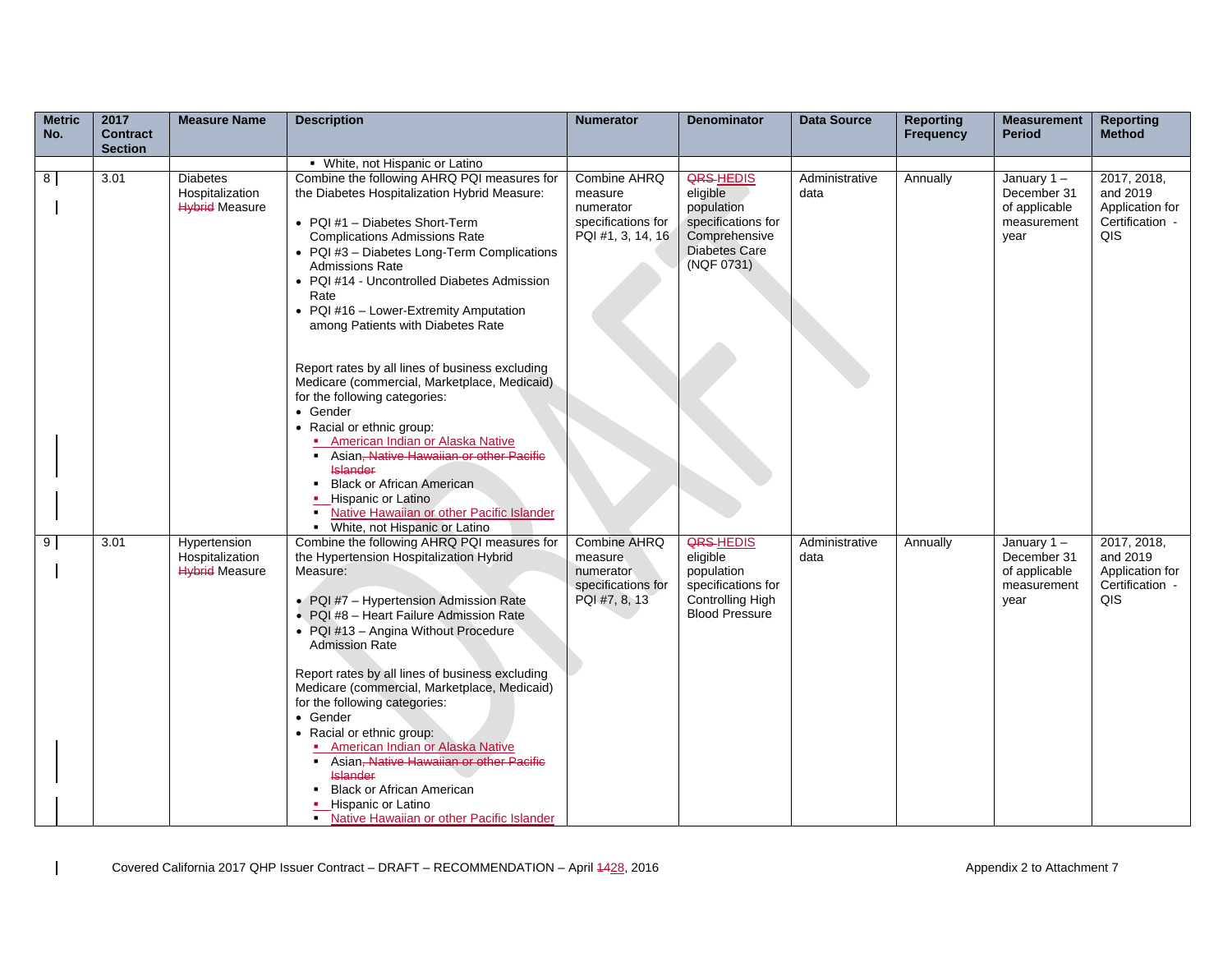| <b>Metric</b> | 2017                              | <b>Measure Name</b>                                 | <b>Description</b>                                                                                                                                                                                                                                                                                                                                                                                                 | <b>Numerator</b>                                                                                                                                         | <b>Denominator</b>                                                                                                                     | <b>Data Source</b>                | <b>Reporting</b> | <b>Measurement</b>                                                                                              | <b>Reporting</b>                                                                             |
|---------------|-----------------------------------|-----------------------------------------------------|--------------------------------------------------------------------------------------------------------------------------------------------------------------------------------------------------------------------------------------------------------------------------------------------------------------------------------------------------------------------------------------------------------------------|----------------------------------------------------------------------------------------------------------------------------------------------------------|----------------------------------------------------------------------------------------------------------------------------------------|-----------------------------------|------------------|-----------------------------------------------------------------------------------------------------------------|----------------------------------------------------------------------------------------------|
| No.           | <b>Contract</b><br><b>Section</b> |                                                     |                                                                                                                                                                                                                                                                                                                                                                                                                    |                                                                                                                                                          |                                                                                                                                        |                                   | <b>Frequency</b> | <b>Period</b>                                                                                                   | <b>Method</b>                                                                                |
|               |                                   |                                                     | • White, not Hispanic or Latino                                                                                                                                                                                                                                                                                                                                                                                    |                                                                                                                                                          |                                                                                                                                        |                                   |                  |                                                                                                                 |                                                                                              |
| 10            | 3.01                              | Asthma<br>Hospitalization<br><b>Hybrid Measure</b>  | Combine the following AHRQ PQI measures for<br>the Hypertension Hospitalization Hybrid<br>Measure:<br>• PQI #5 COPD or Asthma in Older Adults<br><b>Admission Rate</b><br>• PQI #11: Bacterial Pneumonia Admission<br>Rate<br>• PQI 15 Asthma in Younger Adults Admission<br>Rate<br>Report rates by all lines of business excluding                                                                               | Combine AHRQ<br>measure<br>numerator<br>specifications for<br>PQI #5, 11, 15.<br>Exclude COPD<br>codes from PQI<br>#5.                                   | <b>HEDIS</b> eligible<br>population<br>specifications for<br>Asthma<br>Medication<br>Ratio. Use age<br>range of 18<br>years and older. | Administrative<br>data            | Annually         | January $1 -$<br>December 31<br>of applicable<br>measurement<br>year                                            | 2017, 2018,<br>and 2019<br>Application for<br>Certification -<br>QIS                         |
| 11            | 4.01                              | <b>Primary Care</b>                                 | Medicare (commercial, Marketplace, Medicaid)<br>for the following categories:<br>• Gender<br>Racial or ethnic group:<br>American Indian or Alaska Native<br>Asian, Native Hawaiian or other Pacific<br><b>Islander</b><br><b>Black or African American</b><br>Hispanic or Latino<br>Native Hawaiian or other Pacific Islander<br>- White, not Hispanic or Latino<br>Report members by product in the health plan's | Number of                                                                                                                                                | <b>Total Covered</b>                                                                                                                   | Administrative                    |                  | January $1 -$                                                                                                   | 2017, 2018,                                                                                  |
|               |                                   | Physician<br>Selection                              | Covered California business with a personal<br>care physician (PCP)                                                                                                                                                                                                                                                                                                                                                | Covered<br>California<br>members<br>enrolled during<br>the applicable<br>Plan Year who<br>have selected or<br>were assigned to<br>a PCP                  | California<br>membership<br>enrolled during<br>the applicable<br>Plan Year                                                             | data                              | Quarterly        | December 31<br>(quarterly<br>reporting<br>periods to be<br>defined upon<br>request by<br>Covered<br>California) | and 2019<br>Application for<br>Certification -<br>QIS / quarterly<br>reports as<br>requested |
| 12            | 4.02                              | Primary Care<br>Payment<br>Strategies               | Report the number and percentage of<br>California members attributed to providers for<br>whom a payment strategy is deployed to adopt<br>accessible, data-driven, team-based care with<br>accountability for improving triple aim metrics                                                                                                                                                                          | Number of<br>California<br>members<br>enrolled during<br>the applicable<br>Plan Year<br>attributed to a<br>provider with a<br>payment reform<br>strategy | <b>Total California</b><br>membership<br>enrolled during<br>the applicable<br>Plan Year                                                | Administrative/<br>financial data | Annually         | January $1 -$<br>December 31<br>of applicable<br>measurement<br>year                                            | 2018 and<br>2019<br>Application for<br>Certification -<br>QIS                                |
| 13            | 4.02                              | <b>Primary Care</b><br>Payment<br><b>Strategies</b> | Report the number and percentage of Covered<br>California members attributed to providers for<br>whom a payment strategy is deployed to adopt                                                                                                                                                                                                                                                                      | Number of<br>Covered<br>California<br>members                                                                                                            | <b>Total Covered</b><br>California<br>membership<br>enrolled during                                                                    | Administrative/<br>financial data | Annually         | January $1 -$<br>December 31<br>of applicable                                                                   | 2018 and<br>2019<br>Application for                                                          |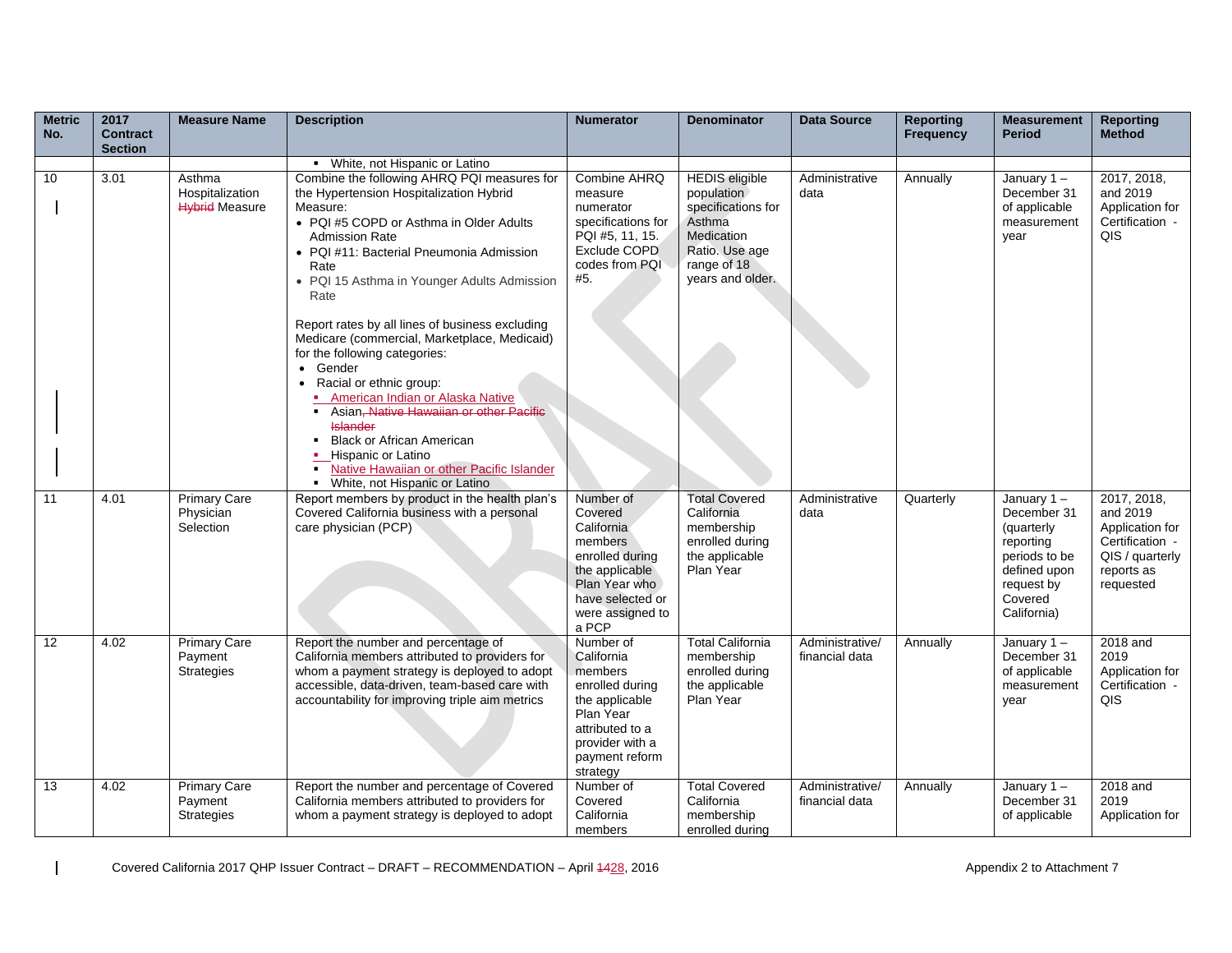| <b>Metric</b><br>No. | 2017<br><b>Contract</b><br><b>Section</b> | <b>Measure Name</b>                                 | <b>Description</b>                                                                                                                                                       | <b>Numerator</b>                                                                                                           | <b>Denominator</b>                                                                                 | <b>Data Source</b>                                     | <b>Reporting</b><br><b>Frequency</b> | <b>Measurement</b><br><b>Period</b>                                  | <b>Reporting</b><br><b>Method</b>                                           |
|----------------------|-------------------------------------------|-----------------------------------------------------|--------------------------------------------------------------------------------------------------------------------------------------------------------------------------|----------------------------------------------------------------------------------------------------------------------------|----------------------------------------------------------------------------------------------------|--------------------------------------------------------|--------------------------------------|----------------------------------------------------------------------|-----------------------------------------------------------------------------|
|                      |                                           |                                                     | accessible, data-driven, team-based care with<br>accountability for improving triple aim metrics                                                                         | enrolled during<br>the applicable<br>Plan Year<br>attributed to a<br>provider with a<br>payment reform<br>strategy         | the applicable<br>Plan Year                                                                        |                                                        |                                      | measurement<br>year                                                  | Certification -<br>QIS                                                      |
| -14                  | 4.03                                      | Membership<br>Attributed to IHMs                    | Report the number and percentage of<br>California members in each product who are<br>managed under an IHM                                                                | Number of<br>California<br>members<br>enrolled during<br>the applicable<br>Plan Year<br>managed under<br>an IHM            | <b>Total California</b><br>membership<br>enrolled during<br>the applicable<br>Plan Year            | Administrative/<br>financial data                      | Annually                             | January $1 -$<br>December 31<br>of applicable<br>measurement<br>year | 2017, 2018,<br>and 2019<br>Application for<br>Certification -<br>QIS        |
| 15                   | 4.03                                      | Membership<br>Attributed to IHMs                    | Report the number and percentage of Covered<br>California members in each product who are<br>managed under an IHM                                                        | Number of<br>Covered<br>California<br>members<br>enrolled during<br>the applicable<br>Plan Year<br>managed under<br>an IHM | <b>Total Covered</b><br>California<br>membership<br>enrolled during<br>the applicable<br>Plan Year | Administrative/<br>financial data                      | Annually                             | January $1 -$<br>December 31<br>of applicable<br>measurement<br>year | 2017, 2018,<br>and 2019<br>Application for<br>Certification -<br>QIS        |
| 16                   | 5.03                                      | Hospitals<br>reporting to<br><b>CMQCC</b>           | Report hospital participation in CMQCC                                                                                                                                   | Number of<br>network<br>hospitals<br>reporting to<br><b>CMQCC</b>                                                          | Total number of<br>hospitals<br>providing<br>maternity<br>services in<br>network                   | Network<br>data/CMQCC<br>participant list              | Annually                             | January $1 -$<br>December 31<br>of applicable<br>measurement<br>year | 2017, 2018,<br>and 2019<br>Application for<br>Certification -<br>QIS        |
| 17                   | 5.03                                      | Hospitals meeting<br>CalSIM goal for<br>C-sections  | Report hospital network performance for<br>meeting CalSIM NTSV C-Section goal                                                                                            | Number of<br>hospitals<br>meeting CalSIM<br>goal of NTSV C-<br>Section rate at or<br>below 23.9<br>percent                 | Total number of<br>hospitals<br>providing<br>maternity<br>services in<br>network                   | Network<br>data/clinical<br>data submitted<br>to CMQCC | Annually                             | January 1-<br>December 31<br>of applicable<br>measurement<br>year    | 2017, 2018,<br>and 2019<br>Application for<br>Certification -<br>QIS        |
| 18                   | 5.03                                      | NTSV C-Section<br>rate for each<br>network hospital | For the plan's network of hospitals providing<br>maternity services, report each hospital name,<br>location, product network (HMO, PPO, EPO),<br>and NTSV C-Section rate | Total number of<br>NTSV C-Section<br>deliveries                                                                            | Total number of<br>NTSV deliveries                                                                 | Network<br>data/clinical<br>data submitted<br>to CMQCC | Annually                             | January $1 -$<br>December 31<br>of applicable<br>measurement<br>year | 2017, 2018,<br>and 2019<br>Application for<br>Certification -<br><b>QIS</b> |
| 19                   | 5.01                                      | Payment<br>strategies for<br>maternity<br>services  | Report number of hospitals paid under each<br>type of payment strategy for maternity services<br>and the denominator (total number of network<br>hospitals)              | Number of<br>hospitals paid<br>under payment<br>strategy or each                                                           | Total number of<br>network<br>hospitals<br>providing                                               | Network<br>data/financial<br>data                      | Annually                             | January $1 -$<br>December 31<br>of applicable<br>measurement<br>year | 2017, 2018,<br>and 2019<br>Application for<br>Certification -<br>QIS        |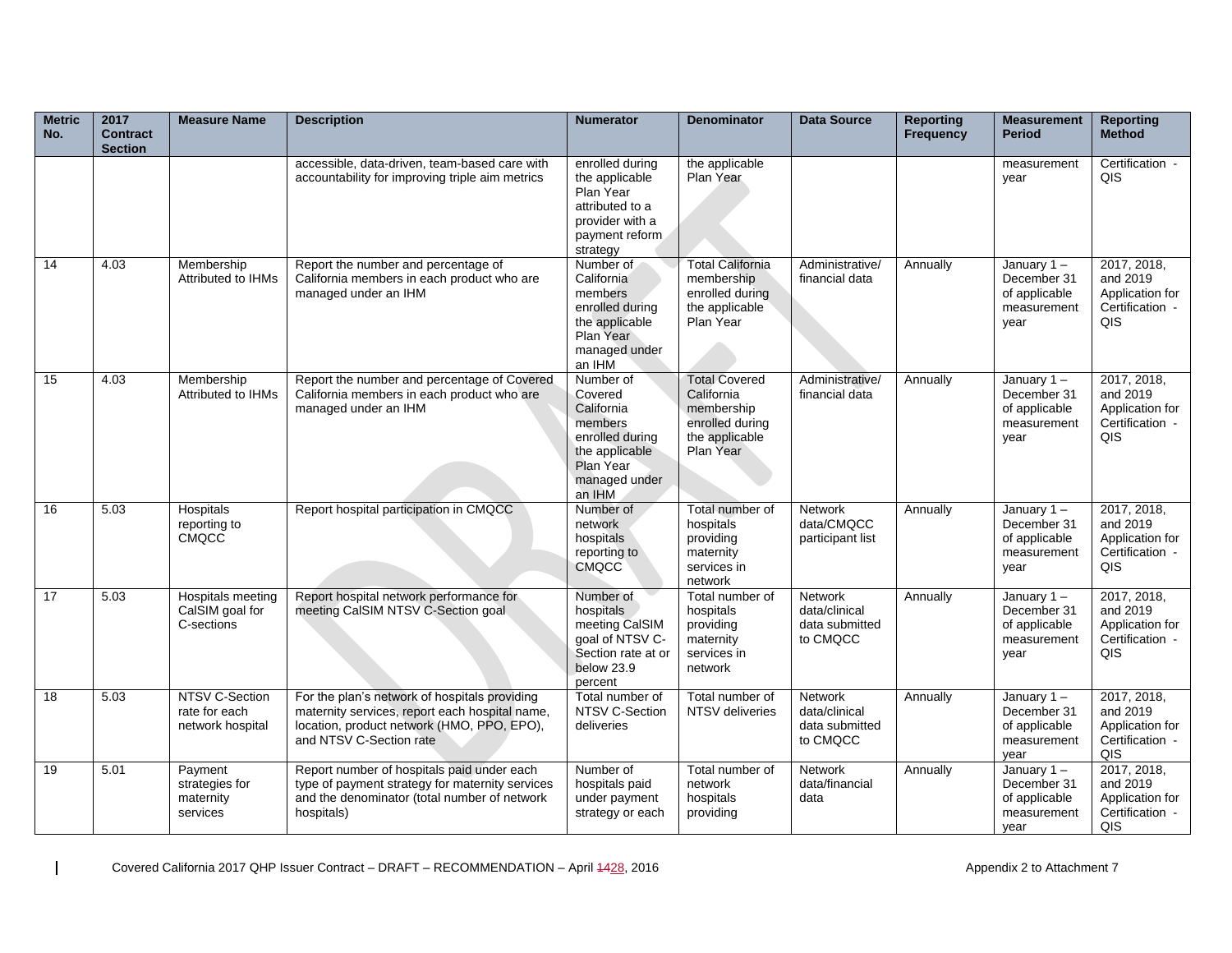| <b>Metric</b><br>No. | 2017<br><b>Contract</b><br><b>Section</b> | <b>Measure Name</b>                                                            | <b>Description</b>                                                                                                                                                                                                                                                                                                                                              | <b>Numerator</b>                                                                                   | <b>Denominator</b>                                                                                                             | <b>Data Source</b>                                                                                                                                       | <b>Reporting</b><br><b>Frequency</b> | <b>Measurement</b><br><b>Period</b>                                                                                                                                                                                                               | <b>Reporting</b><br><b>Method</b>                                                                                                                                                                  |
|----------------------|-------------------------------------------|--------------------------------------------------------------------------------|-----------------------------------------------------------------------------------------------------------------------------------------------------------------------------------------------------------------------------------------------------------------------------------------------------------------------------------------------------------------|----------------------------------------------------------------------------------------------------|--------------------------------------------------------------------------------------------------------------------------------|----------------------------------------------------------------------------------------------------------------------------------------------------------|--------------------------------------|---------------------------------------------------------------------------------------------------------------------------------------------------------------------------------------------------------------------------------------------------|----------------------------------------------------------------------------------------------------------------------------------------------------------------------------------------------------|
|                      |                                           |                                                                                |                                                                                                                                                                                                                                                                                                                                                                 | payment<br>strategy                                                                                | maternity<br>services                                                                                                          |                                                                                                                                                          |                                      |                                                                                                                                                                                                                                                   |                                                                                                                                                                                                    |
| $\overline{20}$      | 5.02                                      | <b>Opioid Adverse</b><br>Events (Patients<br>Treated with<br>Naloxone)         | Report rate for each network hospital:<br>Opioid-related ADE caused by medical error<br>and/or adverse drug reactions<br>Rate Calculation: (Numerator / Denominator) x<br>100<br>Target-setting approach: six months historical<br>data for baseline; 25th percentile figure from<br>PfP Campaign (e.g., based on AHA/HRET<br>Hospital Engagement Network data) | Number of<br>inpatients<br>treated with an<br>opioid who<br>received<br>naloxone                   | Number of<br>inpatients who<br>received an<br>opioid (top 5-10<br>prescribed)                                                  | Clinical data<br>(medical record<br>review, incident<br>reporting<br>systems,<br>pharmacy<br>reporting<br>system)<br>reported to<br>CMS; HQI<br>proposed | Annually                             | January $1 -$<br>December 31<br>of applicable<br>measurement<br>vear                                                                                                                                                                              | 2017, 2018.<br>and 2019<br><b>Application for</b><br>Certification -<br><b>QIS Reporting</b><br>in 2017<br>pending data<br>source $-2018$<br>and 2019<br>Application for<br>Certification -<br>QIS |
| $-24$                | 5.02                                      | <b>CAUTI Rate for</b><br>$small$<br>denominator<br>hospitals                   | Report rate for network hospitals below TBD<br>denominator threshold:<br>CAUTI Rate - All Tracked Units - to evaluate<br>improvement<br>Rate Calculation: (Numerator / Denominator) x<br>4,000<br><b>Target-Setting Approach: Twelve months</b><br>historical data for baseline                                                                                 | Number of<br>inpatient<br>healthcare-<br>associated<br><b>CAUTIs for all</b><br>tracked units      | Number of<br>inpatient<br><i>indwelling</i><br>urinary catheter<br>days for all<br>tracked units                               | <b>National</b><br>Healthcare<br><b>Safety Network</b><br>(NHSN) or<br>Partnership for<br>Patients data<br>reported to<br>CMS                            | Annually                             | January 1-<br>December 31<br>of applicable<br>measurement<br>year and prior<br>measurement<br><b>Year</b>                                                                                                                                         | 2017, 2018,<br>and 2019<br><b>Application for</b><br>Certification -<br>QIS                                                                                                                        |
| 2221                 | 5.02                                      | CAUTI SIR for all<br>hospitals<br>excluding small-<br>denominator<br>hospitals | Report SIR for each network hospital excluding<br>small-denominator hospitals:<br>CAUTI Standardized Infection Ration (SIR) -<br>All Tracked Units - Relative performance<br>Rate Calculation: Numerator / Denominator<br>Target-Setting Approach: Twelve months<br>historical data for baseline                                                                | Number of<br>observed<br>inpatient<br>healthcare-<br>associated<br>CAUTIs for all<br>tracked units | Number of<br>predicted<br>inpatient<br>healthcare-<br>associated<br>CAUTIs for all<br>tracked units<br>(determined by<br>NHSN) | <b>NHSN or</b><br>Partnership for<br>Patients data<br>reported to<br><b>CMSCMS</b><br><b>Hospital Quality</b><br>Compare                                 | Annually                             | January $1 -$<br>December 31<br>of applicable<br>measurement<br>year. For<br>hospitals with<br>predicted<br>infections of<br>less than 0.2.<br>report the<br>combined, 2-<br>year SIR for<br>the<br>measurement<br>year and the<br>previous year. | 2017, 2018,<br>and 2019<br>Application for<br>Certification -<br>QIS                                                                                                                               |
|                      |                                           |                                                                                |                                                                                                                                                                                                                                                                                                                                                                 |                                                                                                    |                                                                                                                                |                                                                                                                                                          |                                      |                                                                                                                                                                                                                                                   |                                                                                                                                                                                                    |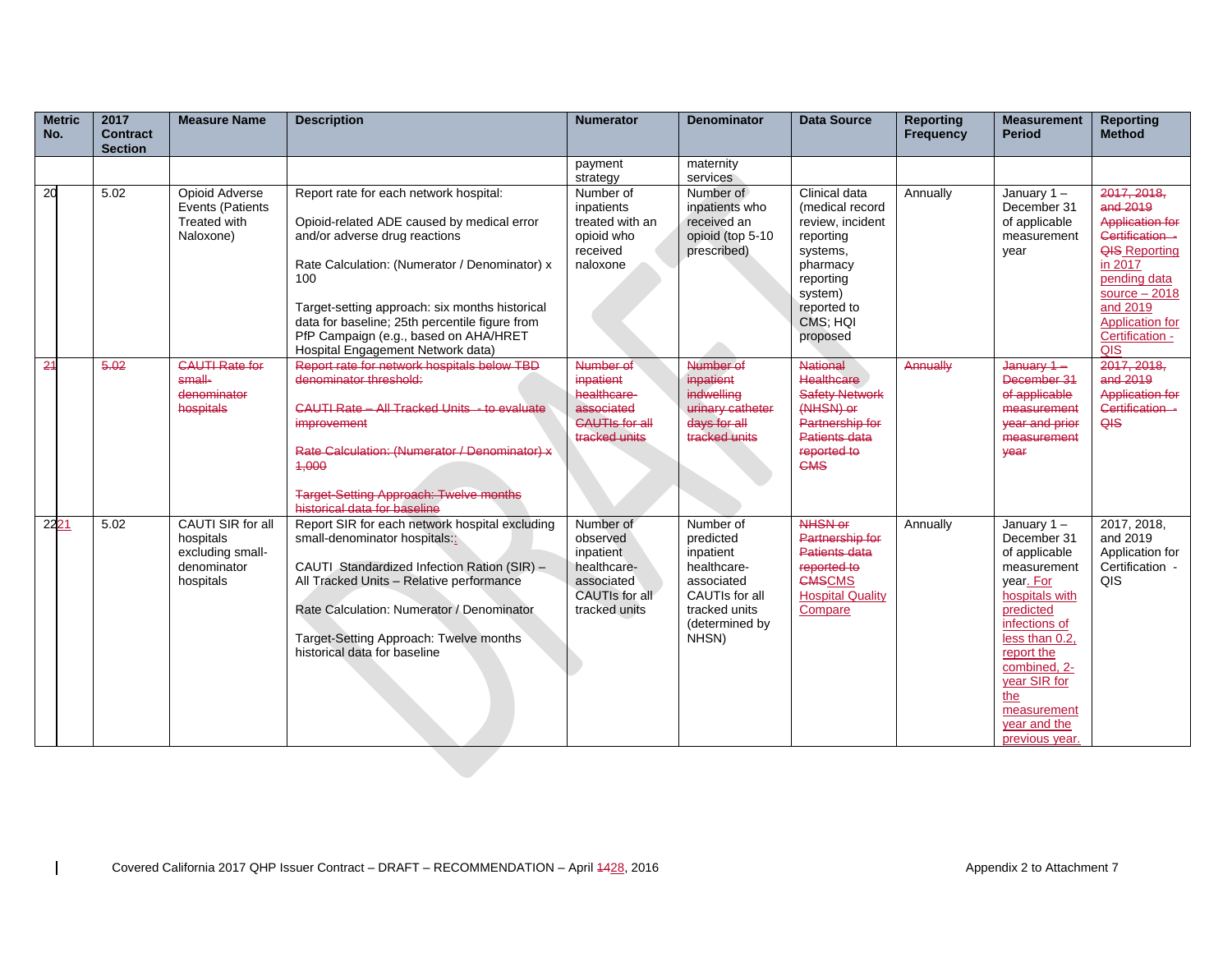| <b>Metric</b><br>No. | 2017<br><b>Contract</b> | <b>Measure Name</b>                                                                    | <b>Description</b>                                                                                                                                                                                                                                                                                                                        | <b>Numerator</b>                                                                                           | <b>Denominator</b>                                                                                       | <b>Data Source</b>                                                                                                            | <b>Reporting</b><br>Frequency | <b>Measurement</b><br><b>Period</b>                                                                                                                                                                                                               | <b>Reporting</b><br><b>Method</b>                                           |
|----------------------|-------------------------|----------------------------------------------------------------------------------------|-------------------------------------------------------------------------------------------------------------------------------------------------------------------------------------------------------------------------------------------------------------------------------------------------------------------------------------------|------------------------------------------------------------------------------------------------------------|----------------------------------------------------------------------------------------------------------|-------------------------------------------------------------------------------------------------------------------------------|-------------------------------|---------------------------------------------------------------------------------------------------------------------------------------------------------------------------------------------------------------------------------------------------|-----------------------------------------------------------------------------|
|                      | <b>Section</b>          |                                                                                        |                                                                                                                                                                                                                                                                                                                                           |                                                                                                            |                                                                                                          |                                                                                                                               |                               |                                                                                                                                                                                                                                                   |                                                                             |
| 2322                 | 5.02                    | <b>Urinary Catheter</b><br><b>Utilization Ratio</b>                                    | Report rate for each network hospital:<br>Urinary Catheter Utilization Ratio - All Tracked<br><b>Units</b><br>Rate Calculation: (Numerator / Denominator) x<br>100<br>Lower ratios are generally associated with<br>better performance and may also impact the<br>CAUTI rate                                                              | Number of<br>inpatient<br>indwelling<br>urinary catheter<br>days for all<br>tracked units                  | Number of<br>inpatient bed<br>days for all<br>tracked units                                              | NHSN or<br>Partnership for<br>Patients data<br>reported to<br><b>CMS</b>                                                      | Annually                      | January $1 -$<br>December 31<br>of applicable<br>measurement<br>vear                                                                                                                                                                              | 2017, 2018,<br>and 2019<br>Application for<br>Certification -<br><b>QIS</b> |
| $-24$                | 5.02                    | <b>CLABSL Rate for</b><br>$small$<br>denominator<br>hospitals                          | Report rate for each network hospital below<br><b>TBD</b> denominator threshold:<br>CLABSL Rate - All Tracked Units<br>Rate Calculation: (Numerator / Denominator) x<br>4,000<br>Target-Setting Approach: Twelve or twenty-four<br>months historical data for baseline (various<br>possible data sources: NHSN, 2013 CHART.<br>2014 CDPH) | Number of<br>observed<br>inpatient<br>healthcare-<br>associated<br><b>CLABSIs for all</b><br>tracked units | Number of<br>inpatient central<br>line days for all<br>tracked units                                     | NHSN.<br>California<br>Department of<br>Public Health<br>(CDPH), or<br>Partnership for<br>Patients data<br>reported to<br>CMS | Annually                      | <del>January 1 –</del><br>December 31<br>of applicable<br>measurement<br>year and prior<br>measurement<br>year                                                                                                                                    | 2017, 2018.<br>and 2019<br><b>Application for</b><br>Certification -<br>QIS |
| 2523                 | 5.02                    | <b>CLABSI SIR for</b><br>all hospitals<br>excluding small-<br>denominator<br>hospitals | Report SIR for each network hospital-excluding<br>small-denominator hospitals::<br>CLABSI SIR - All Tracked Units<br>Rate Calculation: Numerator / Denominator<br>Target-Setting Approach: Twelve months<br>historical data for baseline (various possible<br>data sources: NHSN, 2013 CHART, 2014<br>CDPH)                               | Number of<br>observed<br>inpatient<br>CLABSIs for all<br>tracked units                                     | Number of<br>expected<br>inpatient<br><b>CLABSIs for all</b><br>tracked units<br>(determined by<br>NHSN) | NHSN, CDPH,<br>or Partnership<br>for Patients<br>data reported to<br><b>CMS</b>                                               | Annually                      | January $1 -$<br>December 31<br>of applicable<br>measurement<br>vear. For<br>hospitals with<br>predicted<br>infections of<br>less than 0.2,<br>report the<br>combined, 2-<br>year SIR for<br>the<br>measurement<br>year and the<br>previous year. | 2017, 2018,<br>and 2019<br>Application for<br>Certification -<br>QIS        |
| 2624                 | 5.02                    | <b>Central Line</b><br><b>Utilization Ratio</b>                                        | Report rate for each network hospital:<br>Central Line Utilization Ratio - All Tracked<br><b>Units</b><br>Rate Calculation: (Numerator / Denominator) x<br>100                                                                                                                                                                            | Number of<br>inpatient central<br>line days for all<br>tracked units                                       | Number of<br>inpatient bed<br>days for all<br>tracked units                                              | NHSN, CDPH,<br>or Partnership<br>for Patients<br>data reported to<br><b>CMS</b>                                               | Annually                      | January $1 -$<br>December 31<br>of applicable<br>measurement<br>year                                                                                                                                                                              | 2017, 2018,<br>and 2019<br>Application for<br>Certification -<br>QIS        |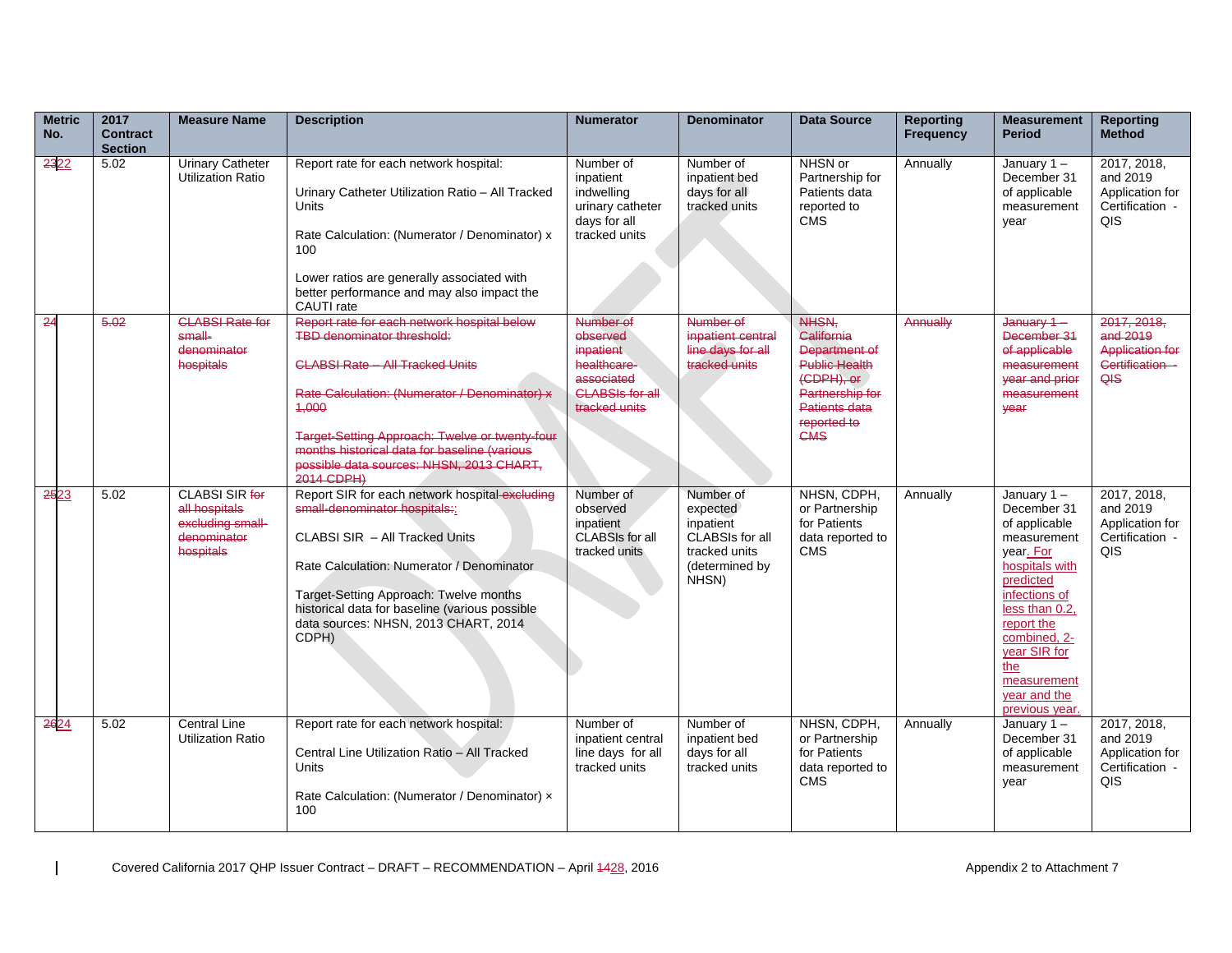| <b>Metric</b><br>No. | 2017<br><b>Contract</b><br><b>Section</b> | <b>Measure Name</b>                                                              | <b>Description</b>                                                                                                                                                                                                                                                                                                                    | <b>Numerator</b>                                                                                                  | <b>Denominator</b>                                                                                                                   | <b>Data Source</b>                                                              | <b>Reporting</b><br><b>Frequency</b> | <b>Measurement</b><br><b>Period</b>                                                                                                                                                                                                            | <b>Reporting</b><br><b>Method</b>                                             |
|----------------------|-------------------------------------------|----------------------------------------------------------------------------------|---------------------------------------------------------------------------------------------------------------------------------------------------------------------------------------------------------------------------------------------------------------------------------------------------------------------------------------|-------------------------------------------------------------------------------------------------------------------|--------------------------------------------------------------------------------------------------------------------------------------|---------------------------------------------------------------------------------|--------------------------------------|------------------------------------------------------------------------------------------------------------------------------------------------------------------------------------------------------------------------------------------------|-------------------------------------------------------------------------------|
|                      |                                           |                                                                                  | Lower ratios are generally associated with<br>better performance and may also impact the<br><b>CLABSI</b> rate                                                                                                                                                                                                                        |                                                                                                                   |                                                                                                                                      |                                                                                 |                                      |                                                                                                                                                                                                                                                |                                                                               |
| 27                   | 5.02                                      | C. Diff Rate for<br>$small-$<br>denominator<br>hospitals                         | Report rate for each network hospital below<br>TBD denominator threshold:<br>Lab-Identified C. Diff Rate<br>Rate Calculation: (Numerator / Denominator) x<br>4,000<br><b>Target-Setting Approach: Twelve months</b><br>historical data for baseline (various possible<br>data sources: NHSN, 2013 CHART, 2014<br>CDPH)                | Number of<br>inpatient<br>hospital-onset C.<br>diff lab identified<br>events for all<br>tracked units             | Number of<br>inpatient bed<br>$days$ for all<br>tracked units                                                                        | NHSN, CDPH.<br>or Partnership<br>for Patients<br>data reported to<br><b>CMS</b> | Annually                             | January 1-<br>December 31<br>of applicable<br>measurement<br><b>vear and prior</b><br>measurement<br>vear                                                                                                                                      | 2017, 2018.<br>and 2019<br><b>Application for</b><br>Certification<br>QIS     |
| 2825                 | 5.02                                      | C. Diff SIR for all<br>hospitals<br>excluding small-<br>denominator<br>hospitals | Report SIR for each network hospital-excluding<br>small-denominator hospitals::<br>Lab-Identified C. Diff SIR<br>Rate Calculation: Numerator / Denominator<br>Target Setting Approach: Twelve months<br>historical data for baseline (various possible<br>data sources: NHSN, 2013 CHART, 2014<br>CDPH)                               | Number of<br>observed<br>inpatient<br>hospital-onset C.<br>diff lab identified<br>events for all<br>tracked units | Number of<br>expected<br>inpatient<br>hospital-onset<br>cases of C. diff<br>for all tracked<br>units                                 | NHSN, CDPH,<br>or Partnership<br>for Patients<br>data reported to<br><b>CMS</b> | Annually                             | January 1-<br>December 31<br>of applicable<br>measurement<br>vear. For<br>hospitals with<br>predicted<br>infections of<br>less than 0.2,<br>report the<br>combined, 2-<br>vear SIR for<br>the<br>measurement<br>year and the<br>previous year. | 2017, 2018,<br>and 2019<br>Application for<br>Certification -<br>QIS          |
| 29                   | 5.02                                      | <b>SSI-Colon Rate</b><br>for small-<br>denominator<br>hospitals                  | Report rate for each network hospital below<br><b>TBD denominator threshold:</b><br><b>Colon Surgery SSI Rate</b><br>Rate Calculation: (Numerator / Denominator) x<br>100<br>Target-Setting Approach: Twelve or twenty-four<br>months historical data for baseline (various<br>possible data sources: NHSN, 2013 CHART.<br>2014 CDPH) | Number of SSIs<br>related to colon<br>surgeries (based<br>on NHSN<br>definition)                                  | <b>Inpatients having</b><br>the colon<br>procedures<br>.<br>included in the<br><b>NHSN operative</b><br><b>procedure</b><br>category | NHSN, CDPH.<br>er Partnership<br>for Patients<br>data reported to<br><b>CMS</b> | Annually                             | $January 1 -$<br>December 31<br>of applicable<br>measurement<br>year and prior<br>measurement<br>vear                                                                                                                                          | 2017, 2018.<br>and $2019$<br><b>Application for</b><br>Certification -<br>QIS |
| 3026                 | 5.02                                      | SSI-Colon SIR for<br>all hospitals<br>excluding small-                           | Report SIR for each network hospital-excluding<br>small-denominator hospitals:<br>Colon Surgery SSI SIR                                                                                                                                                                                                                               | Number of<br>observed SSIs<br>for colon<br>surgeries (based                                                       | Number of<br>predicted SSIs<br>for colon<br>surgeries                                                                                | NHSN, CDPH,<br>or Partnership<br>for Patients                                   | Annually                             | January 1-<br>December 31<br>of applicable<br>measurement                                                                                                                                                                                      | 2017, 2018,<br>and 2019<br>Application for                                    |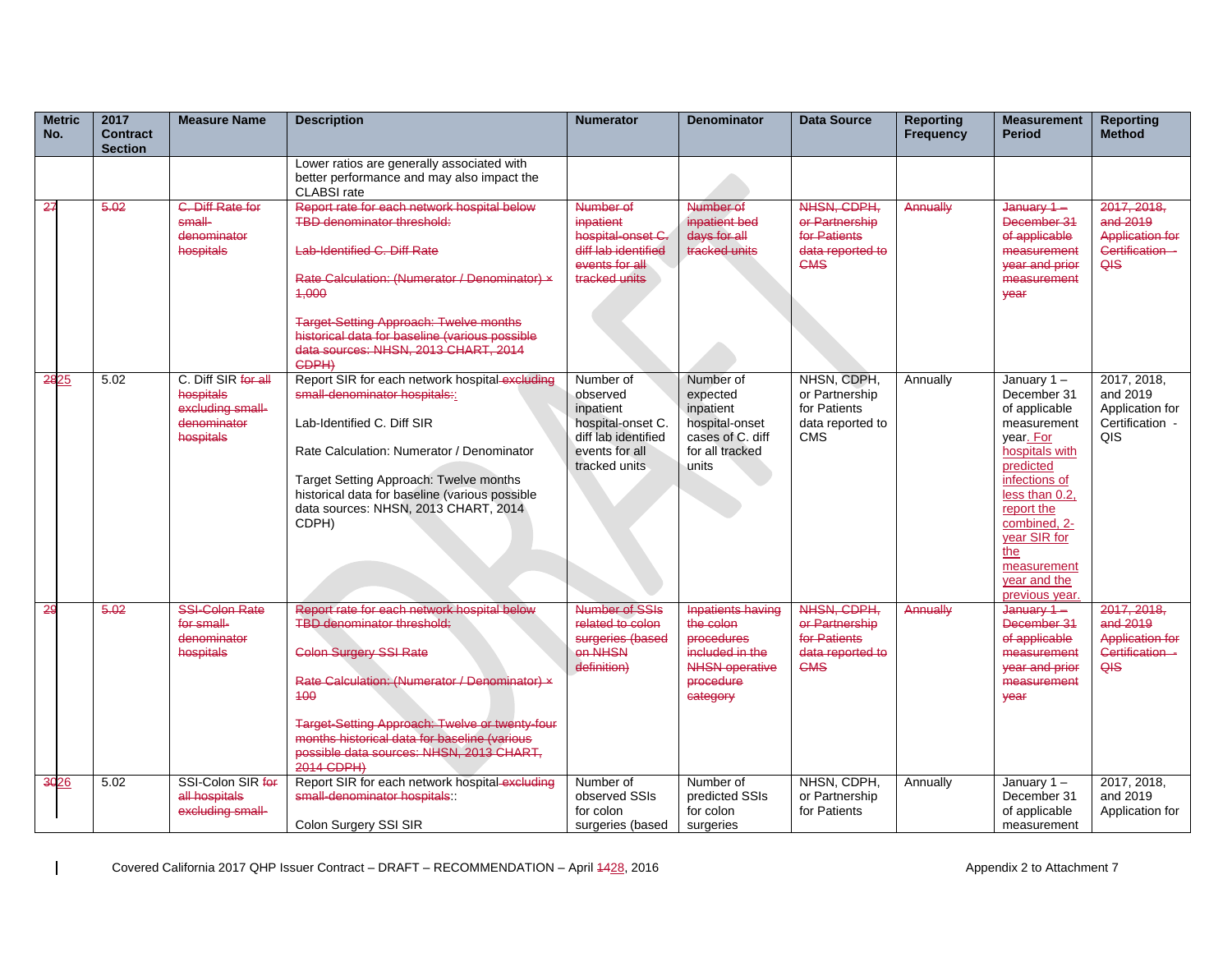| <b>Metric</b><br>No. | 2017<br><b>Contract</b><br><b>Section</b> | <b>Measure Name</b>                                                   | <b>Description</b>                                                                                                                                                                                                                                            | <b>Numerator</b>                                                             | <b>Denominator</b>                                                                | <b>Data Source</b>                                                              | <b>Reporting</b><br>Frequency | <b>Measurement</b><br><b>Period</b>                                                                                                                                                                                                               | <b>Reporting</b><br><b>Method</b>                                           |
|----------------------|-------------------------------------------|-----------------------------------------------------------------------|---------------------------------------------------------------------------------------------------------------------------------------------------------------------------------------------------------------------------------------------------------------|------------------------------------------------------------------------------|-----------------------------------------------------------------------------------|---------------------------------------------------------------------------------|-------------------------------|---------------------------------------------------------------------------------------------------------------------------------------------------------------------------------------------------------------------------------------------------|-----------------------------------------------------------------------------|
|                      |                                           | denominator<br>hospitals                                              | Rate Calculation: Numerator / Denominator<br>Target-Setting Approach: Twelve months<br>historical data for baseline (various possible<br>data sources: NHSN, 2013 CHART, 2014<br>CDPH)                                                                        | on NHSN<br>definition)                                                       | (determined by<br>NHSN definition)                                                | data reported to<br><b>CMS</b>                                                  |                               | year. For<br>hospitals with<br>predicted<br>infections of<br>less than 0.2,<br>report the<br>combined, 2-<br>year SIR for<br>the<br>measurement<br>year and the<br>previous year.                                                                 | Certification -<br>QIS                                                      |
| 27                   | 5.02                                      | <b>MRSA BSI SIR</b>                                                   | Report SIR for each network hospital:<br><b>MRSA BSI SIR</b><br>Rate Calculation: Numerator / Denominator<br><b>Target-Setting Approach: Twelve months</b><br>historical data for baseline (various possible<br>data sources: NHSN, 2013 CHART, 2014<br>CDPH) | Number of<br>observed MRSA<br><b>BSI</b> cases                               | Number of<br>predicted MRSA<br><b>BSI cases</b>                                   | NHSN, CDPH,<br>or Partnership<br>for Patients<br>data reported to<br><b>CMS</b> | <b>Annually</b>               | January $1 -$<br>December 31<br>of applicable<br>measurement<br>year. For<br>hospitals with<br>predicted<br>infections of<br>less than 0.2,<br>report the<br>combined, 2-<br>year SIR for<br>the<br>measurement<br>year and the<br>previous year. | 2017, 2018,<br>and 2019<br><b>Application for</b><br>Certification -<br>QIS |
| 3428                 | 5.01                                      | Hospital<br>Reimbursement<br>at Risk for Quality<br>Performance       | Report the percentage of hospital performance<br>at risk for quality performance (metrics may<br>include but are not limited to HACs,<br>readmissions, patient satisfaction, etc.)                                                                            | Hospital<br>payment dollars<br>tied to quality<br>performance                | <b>Total hospital</b><br>payment dollars                                          | Financial data                                                                  | Annually                      | January $1 -$<br>December 31<br>of applicable<br>measurement<br>year                                                                                                                                                                              | 2017, 2018,<br>and 2019<br>Application for<br>Certification -<br>QIS        |
| 3229                 | 5.01                                      | Hospitals with<br>Reimbursement<br>at Risk for Quality<br>Performance | Report the number and percentage of hospitals<br>with reimbursement at risk for quality<br>performance (metrics may include but are not<br>limited to HACs, readmission, patient<br>satisfaction, etc.)                                                       | Hospitals with<br>payment tied to<br>quality<br>performance                  | Total number of<br>network<br>hospitals                                           | <b>Network</b><br>data/financial<br>data                                        | Annually                      | January $1 -$<br>December 31<br>of applicable<br>measurement<br>year                                                                                                                                                                              | 2017, 2018,<br>and 2019<br>Application for<br>Certification -<br>QIS        |
| 3330                 | 6.01                                      | <b>Members Using</b><br><b>Wellness Benefit</b>                       | Report the number and percentage of members<br>who have a preventive care visit (\$0 member<br>cost share)                                                                                                                                                    | <b>Members</b><br>incurring at least<br>one preventive<br>care visit/service | Total<br>membership<br>across all lines of<br>membership<br>excluding<br>Medicare | Claim/<br>encounter data                                                        | Annually                      | January $1 -$<br>December 31<br>of applicable<br>measurement<br>year                                                                                                                                                                              | 2017, 2018,<br>and 2019<br>Application for<br>Certification                 |
| 3431                 | 6.01                                      | <b>Members</b><br>identified as<br>obese who are                      | Report the number of obese members who are<br>participating in weight management programs                                                                                                                                                                     | Number of<br>California<br>members                                           | California<br>members                                                             | Claims/<br>encounter data                                                       | Annually                      | January $1 -$<br>December 31<br>of applicable                                                                                                                                                                                                     | 2017, 2018,<br>and 2019<br>Application for                                  |